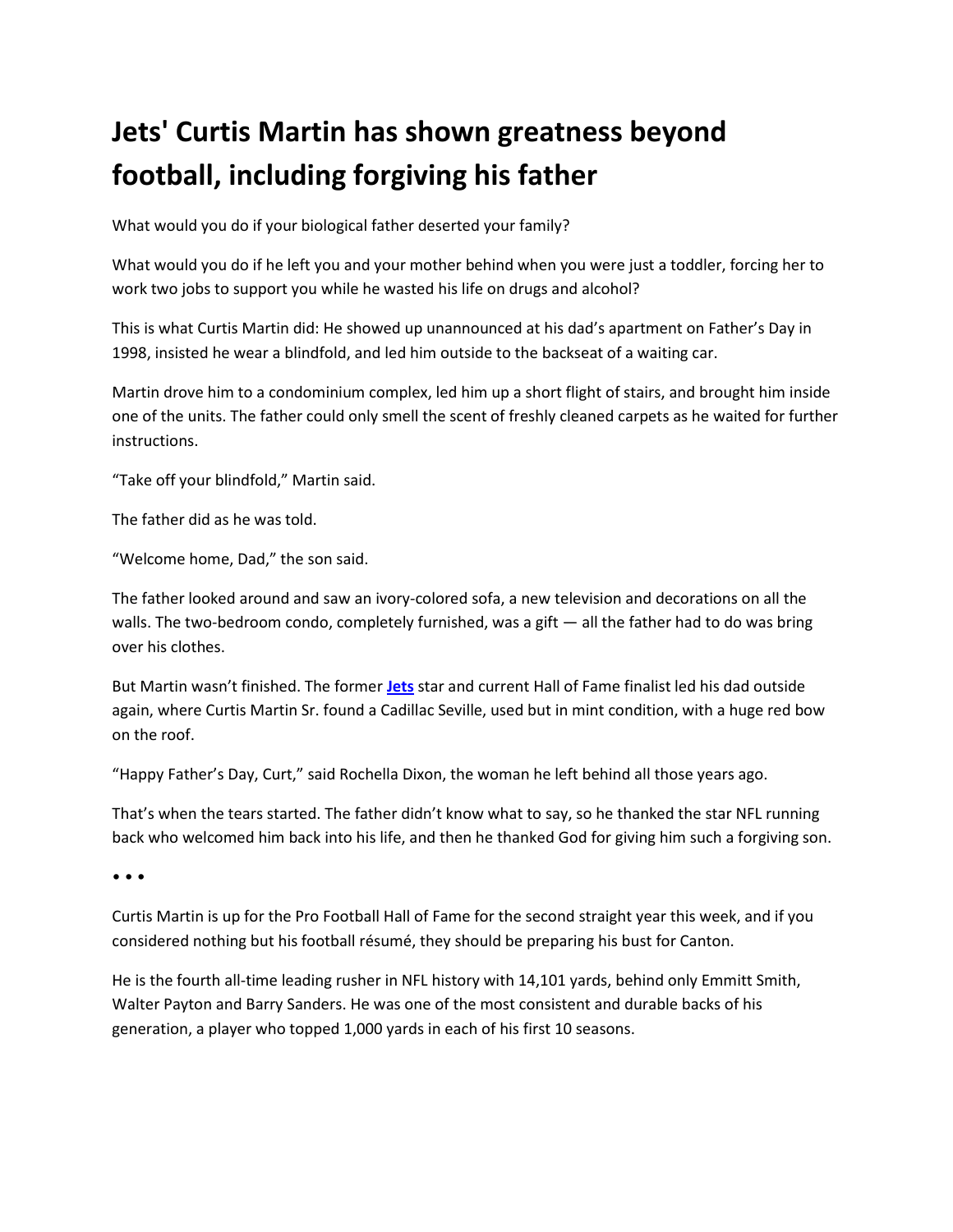That his coach and mentor with the Jets and the New England Patriots, Bill Parcells, is also a finalist, makes the potential story even sweeter. Martin relishes the idea that he and the man who has played a more important role in his life than anyone would be inducted together.

But, for Martin, his football accomplishments tell only part of his story. The Hall of Fame is supposed to "honor individuals who have outstanding contributions to professional football," according to its mission statement, and "promote the positive values of the sport."

No one has represented the game better than Martin, who retired in 2005. He told a story last week about the day he was drafted in 1995, when he was supposed to be excited about the big paychecks and bright lights but confided in his mentor, the Rev. Leroy Joseph, that he wasn't sure he wanted a career in football.

"Curtis, all the things you want to do for people?" Joseph told him. "Maybe football is just the vehicle to do it."

So that's the way he chose to approach his time in the NFL. A lot of athletes talk about being a role model. Martin built his career around it. He survived the gangs of the Homewood section of Pittsburgh, where bloodshed and death were a part of his life. He once found his loving grandmother stabbed to death by a man who later said he needed money to pay his phone bill.

He made it to the NFL and became a star. He has built a successful business career since his retirement and talks about someday buying an NFL team. But to Martin, all of that only matters if others see his example and follow him.

"I wanted to inspire others to do the same, and not to settle for the hand they've been dealt," he said. "That's what I want to stand for. I came into the NFL with the goal of being an inspiration."

Part of that, he said, is not letting the bitterness from a difficult upbringing take over your life. That means finding forgiveness for people, even the father that abandoned your family.

• • •

Curtis Martin Sr. didn't expect forgiveness. He knew he had everything he wanted in his life  $-$  a caring wife and a young son — and threw it away.

He was done with a four-year stint in the Army when he met Rochella Dixon in McKeesport, Pa., his hometown, in 1973. Money was tight, but the couple did its best, until Martin Sr. strayed.

He said peer pressure led him to smoke his first marijuana joint when he was 18, and slowly, that led to "everything else." He said he left his family in 1978, and the downward spiral was swift.

"There was a time when the only thing I owned was the clothes I was wearing," he said in a 2004 interview. "I lived in shelters, parks, wherever. From '85 to '90, those were the worst years. That's when I got mixed up with that crack cocaine. I wouldn't wish that on my worst enemy.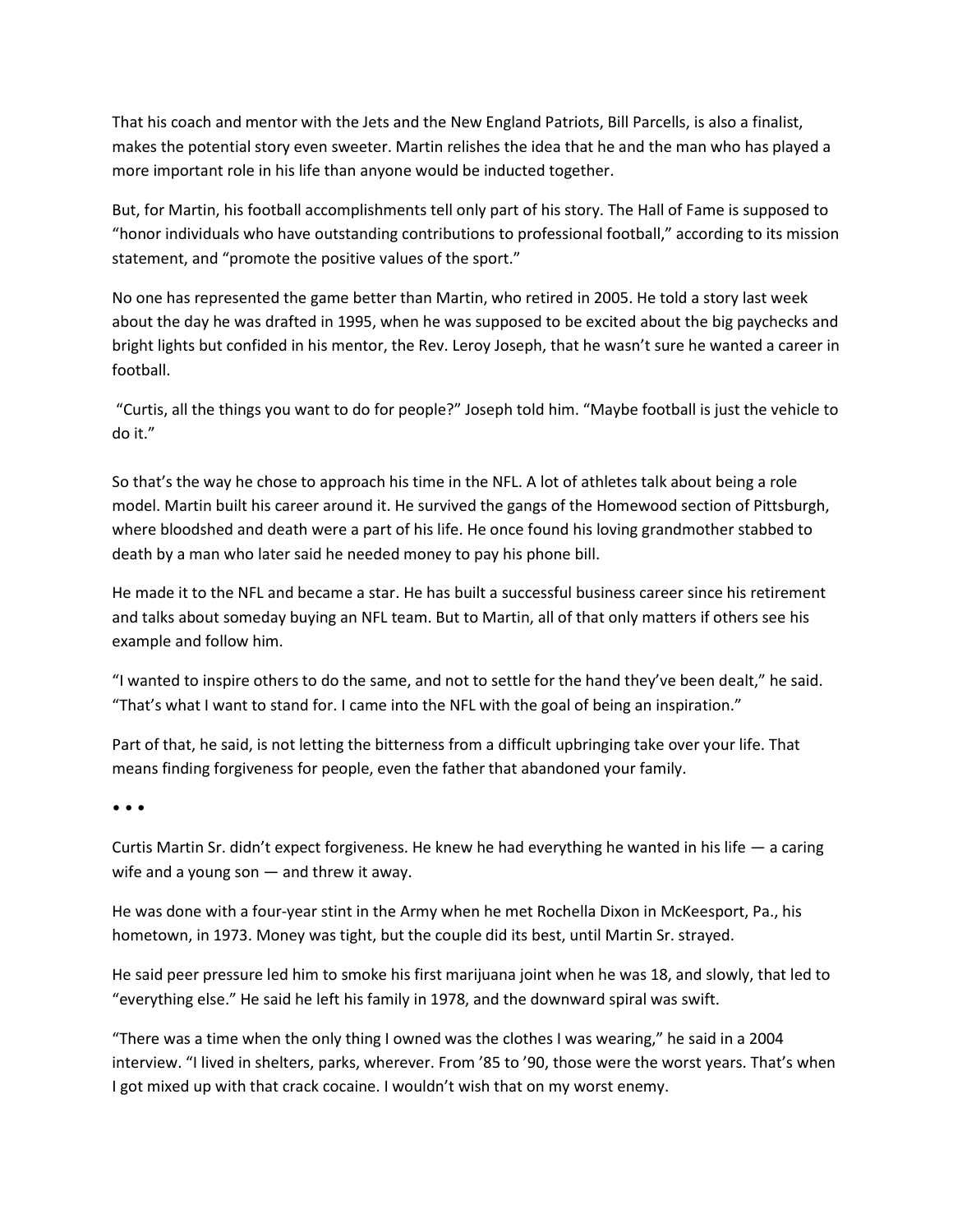"I had nothing."

Those worst years coincided with the sudden emergence of a young high school football star that shared his name. Martin only started playing football at Taylor-Allderdice High as a senior because his mother wanted him to do something away from their awful neighborhood, and because the coach, Mark Wittgartner, had seen his physical talents in gym class.

Martin was a natural from the first moment he touched the football. "Know something, do something, be something" is the motto at Taylor-Allderdice, and the crowds at games quickly understood that Martin's career would go far beyond its all-dirt field.

But his father was not there to witness it.

"I never held a grudge," Martin said. "It was him not wanting to be involved in my life. I understand that. He was strung out on drugs. I understand the shame that he had and I never held it against him. It was always in my plans to do something for him, but I wanted to make sure he was fully rehabbed."

• • •

In 1990, Martin Sr. said he checked himself into a veteran's hospital in Columbus, Ohio. He stayed two weeks. Then he entered a rehabilitation center for a six-month stay. When that was through, Martin Sr. asked to stay longer.

"I just got sick and tired and sick and tired and sick and tired of being down in the dump and not having anything and being abused," Martin Sr. said.

"I'll tell you the truth, the first five or six years (after leaving rehab) I still had yearnings to use. But thank goodness to God, I didn't. It was a tough fight. Even when you sleep, you're dreaming about it."

The Star-Ledger spoke with Martin Sr. in 2004, when the Jets were preparing to play his hometown Steelers in the playoffs. Curtis Martin Jr. asked that the newspaper not publish the story then because the wounds within the family still had not completely healed.

That process took time. Martin gave his father those incredible gifts on Father's Day in 1998, but this was not a one-time thing. He visited. He called. He became a part of his life, and in turn, Martin Sr. stayed true to his promise to stay clean.

"He could have just blocked me out of his life, period, if that's what he chose to do," Curtis Martin Sr. said. "I thank God he is a forgiving son, a forgiving person, and he let me back in."

## How did Martin forgive?

"You know something?" Martin answered. "I realized, where I come from and especially with all the things my mother had gone through, there's a bitterness that gets embedded in a person's heart.

"I've seen so many people with that bitterness in their lives, and I've found the difference between me and a lot of others is I chose to forgive.